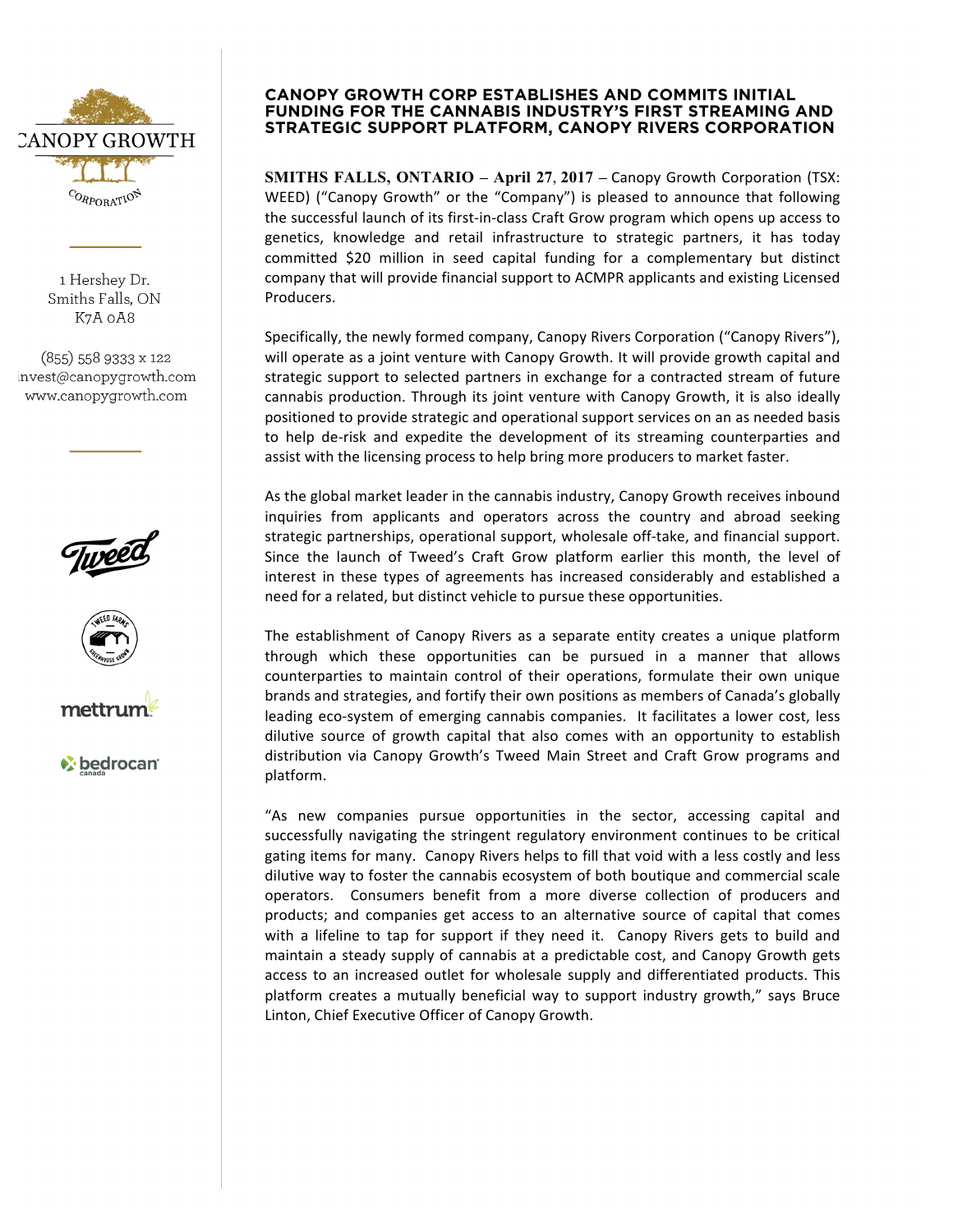While initially a wholly owned subsidiary of Canopy Growth, Canopy Rivers will announce its executive leadership team, strategic partners, and its initial capital and streaming transactions in the coming weeks.

Here's to Future Growth for Everyone.

## **About Canopy Rivers Corporation**

Canopy Rivers is a newly-formed and wholly-owned subsidiary of Canopy Growth focused on free cash flow generation and the aggregation of wholesale supply. Canopy Rivers will enter streaming agreements to purchase a portion of cannabis harvested from licensed producers in exchange for an upfront capital and additional ongoing payments upon delivery of the product. In return, Canopy Rivers will be supplied with high-quality cannabis at predictable costs. Partners of Canopy Rivers will benefit from Canopy Growth's world-leading expertise within the cannabis market while still allowing the partners to maintain day-to-day control over operational and strategic initiatives.

### **About Canopy Growth Corporation**

Canopy Growth is a world-leading diversified cannabis company, offering diverse brands and curated cannabis strain varieties in dried and oil extract forms. Through its wholly-owned subsidiaries, Canopy Growth operates numerous state-of-the-art production facilities with over half a million square feet of indoor and greenhouse production capacity. Canopy Growth has established partnerships with leading sector names in Canada and abroad. For more information visit www.canopygrowth.com.

#### **Notice Regarding Forward Looking Statements**

This news release contains forward-looking statements. Often, but not always, forward-looking statements can be identified by the use of words such as "plans", "expects" or "does not expect", "is expected", "estimates", "intends", "anticipates" or "does not anticipate", or "believes", or variations of such words and phrases or state that certain actions, events or results "may", "could", "would", "might" or "will" be taken, occur or be achieved. Forward looking statements involve known and unknown risks, uncertainties and other factors which may cause the actual results, performance or achievements of Canopy Growth Corporation, Tweed Inc., Tweed Farms Inc., Mettrum Health Corp., or Bedrocan Canada Inc. to be materially different from any future results, performance or achievements expressed or implied by the forwardlooking statements. Examples of such statements include future operational and production capacity, the impact of enhanced infrastructure and production capabilities, and forecasted available product selection. The forward-looking statements included in this news release are made as of the date of this news release and Canopy Growth Corp. does not undertake an obligation to publicly update such forward-looking statements to reflect new information, subsequent events or otherwise unless required by applicable securities legislation.